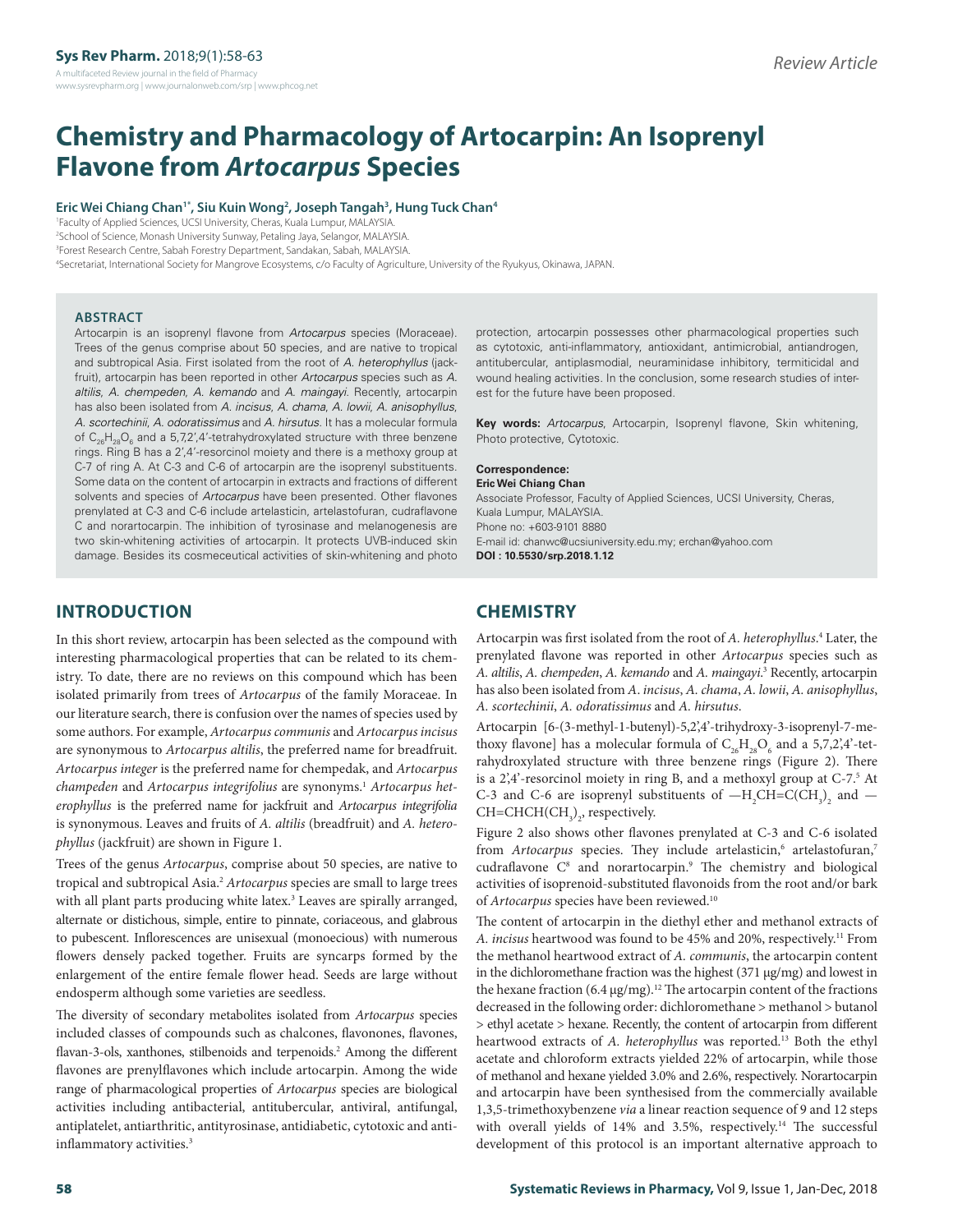

**Figure 1:** Leaves and fruits of *Artocarpus altilis* or breadfruit (left) and *A. heterophyllus* or jackfruit (right).



**Figure 2:** Artocarpin and some other C-3 and C-6 prenylated flavones.

address the problem of low content of both these prenylated flavones in the heartwood of *Artocarpus* species.

### **PHARMACOLOGY**

Studies have shown that artocarpin has multiple pharmacological properties which include skin-whitening, photo protective, cytotoxic, antiinflammatory, antioxidant, antibacterial, antiandrogen, antitubercular, antiplasmodial, neuraminidase inhibitory, termiticidal and wound healing activities.

### Skin-whitening Activity

Melanogenesis is a process of melanin production in melanocytes, and involves several steps with tyrosinase being the rate-limiting enzyme for melanin synthesis.15 Alteration of tyrosinase production and activity is a main target for treatment of pigmentation defects. Inhibition of tyrosinase and melanogenesis are two skin-whitening activities of artocarpin.

An efficient skin-lightening effect was observed following topical application of artocarpin at 250 µM to the UV-induced hyper-pigmented dorsal skins of guinea pigs.<sup>16</sup> Artocarpin, isolated from the heartwood and cortex of *A. altilis*, reduced melanin production in B16 melanoma cells without inhibiting tyrosinase activity.<sup>5</sup> The other isolated compounds, however, inhibited melanin production by strongly suppressing tyrosinase activity. For example, the anti-tyrosinase activity of artocarpin ( $IC_{50}$  = 270 μM) was much weaker than that of norartocarpetin (IC<sub>50</sub> = 0.42 μM). Other studies have also reported no tyrosinase inhibitory activity of artocarpin from *A. incises* <sup>17</sup> or very weak activity (IC<sub>50</sub> = 315 µg/ml) from *A. lowii*. 18

Based on structure-activity relationships, the potent anti-tyrosinase activity of norartocarpetin is attributed to the 2',4'-resorcinol moiety in ring B.5 Although, artocarpin has a similar structure, its isoprenyl substituents at C-3 and C-6, and a methoxy group at C-7 significantly decreased its tyrosinase inhibitory effects. Besides artocarpin, other compounds from *Artocarpus* species that inhibit melanogenesis but lack tyrosinase inhibition have also been reported.<sup>9</sup> The mechanism of these compounds inhibiting melanin production remains unclear. A review of structure-activity relationships of prenyl-substituted polyphenols from *A. heterophyllus* reported that both prenyl and OH groups, as well as the type of substitution pattern, are crucial for the inhibition of melanin production in B16 melanoma cells.

Compared to norartocarpetin, artocarpin has weaker tyrosinase inhibitory activity due to its low polarity substituent groups.19 However, artocarpin exhibits stronger melanogenesis inhibitory activity in melanoma cells than norartocarpetin even though artocarpin shows lower tyrosinase inhibitory activity, suggesting that it is necessary to consider the expression of melanogenic enzymes as well as tyrosinase activity in melanoma cells. The heartwood extract of *A. incisus* contained 44.5% of artocarpin which displayed stronger inhibition of melanogenesis ( $IC_{50} = 30.2$  mg/ml) than kojic acid (IC<sub>50</sub> = 51.4 mg/ml), the positive control.<sup>20</sup> When the extract was topically applied *via* a nano-emulsion onto the UVB-stimulated hyper pigmented dorsal skin of C57BL/6 mice, a visible reduction in hyperpigmentation was observed after six weeks. Depigmentation decreased from 84 to 51 units (39%). The areas applied with the extract returned to their original colour four weeks after treatment.

Depigmentation by melanogenesis inhibitors can be achieved by regulating: i) the transcription and activity of tyrosinase, tyrosinase-related proteins and/or peroxidase; ii) the uptake and distribution of melanosomes in recipient keratinocytes; and iii) the degradation of melanin and melanosome, and turnover of pigmented keratinocytes.<sup>21</sup> Other mechanisms include cytotoxicity to melanocytes, melanosome transfer inhibition and melanocyte-keratinocyte interaction. Recently, the anti-melanogenesis properties of *A. communis* heartwood extract was reported to involve the activation of extracellular signal-regulated kinase (ERK) and c-Jun N-terminal kinase (JNK) signalling pathways.<sup>22</sup>

#### Photo protective Activity

In another study, the photo protective effect of artocarpin on UVBinduced skin damage was tested in hairless mice.<sup>23</sup> Artocarpin at a topical dose of 0.05% showed significant photo protective effects by decreasing desquamation, epidermal thicken and sunburn cell formation. The effects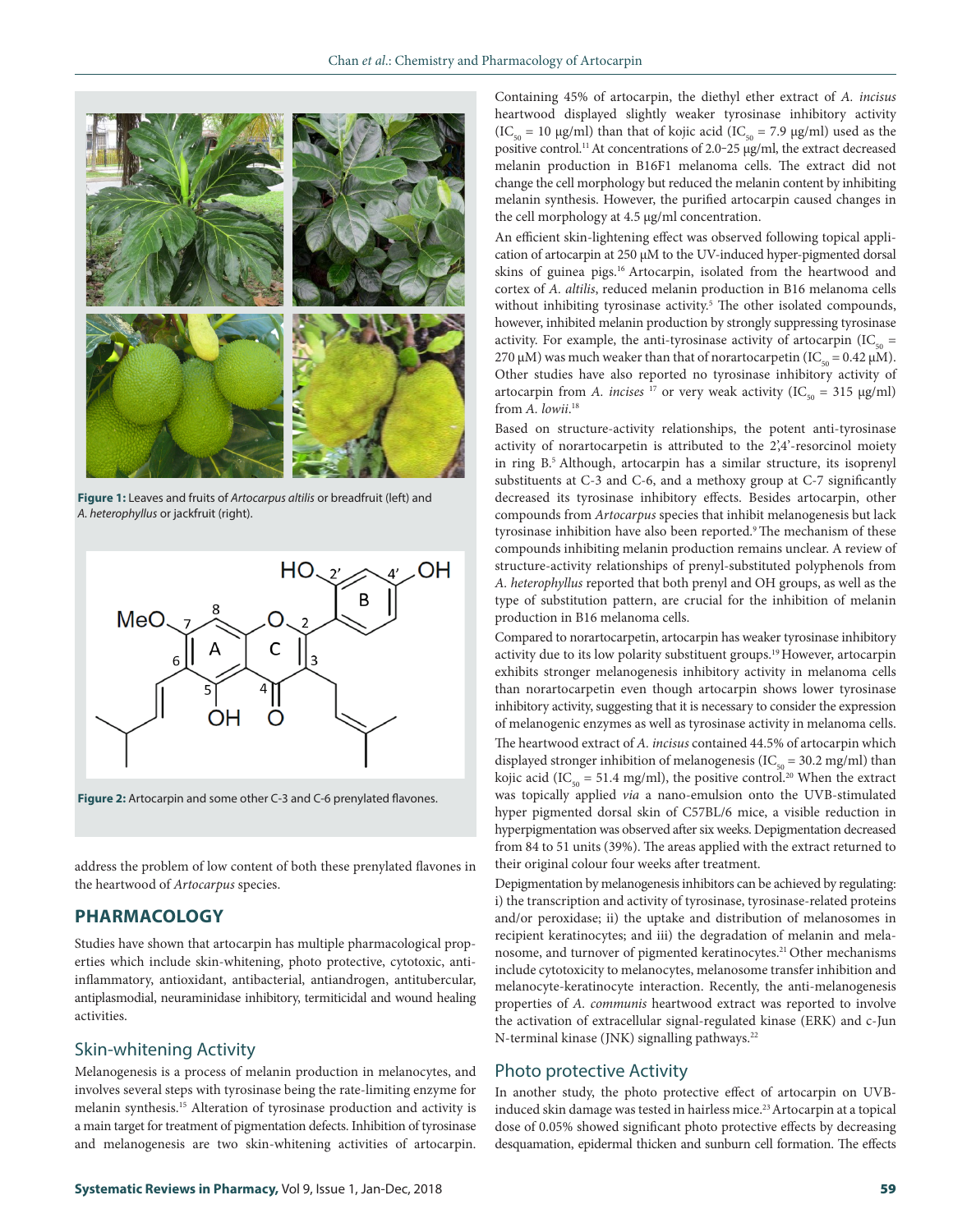were better than those of 0.1% treatment. The topical administration of artocarpin was found to protect against UVB-induced oxidative stress and inflammation in the skin of hairless mice by decreasing ROSmediated lipid peroxidation, down-regulating tumour necrosis factor (TNF)-α mediated sunburn cell formation, and reducing inflammatory protein expression. The study concluded that with both antioxidant and anti-inflammatory activities, artocarpin has the potential to be developed into a photo protective product for use as medicine and cosmetics. Another study was conducted to investigate the ability of an artocarpin-enriched extract from the heartwood of *A. altilis* to prevent UVBinduced photo-damage.24 Human skin fibroblasts and keratinocytes were pre-treated with 50 mg/ml of extract for 24 h and later irradiated with UVB radiation. The treated fibroblasts showed attenuated matrix metalloproteinase (MMP)-1 production but not type-I procollagen production. The treated keratinocytes displayed decreased production of TNF-α and IL-6. Topical application of the extract was shown to suppress epidermal thickening and collagen loss in UVB-exposed skin of hairless mice. A follow-up study reported that the artocarpin-enriched heartwood extract of *A. altilis* protected human skin fibroblasts damaged by UVBirradiation in fibroblast-embedded collagen lattices.<sup>25</sup> Earlier studies have reported that the artocarpin-enriched extract of *A. altilis* was able to significantly enhance the viability and proliferation of wrinkled-skin fibroblasts,<sup>26</sup> and to reverse the activities of UVA-irradiated fibroblasts and improve collagen deposition in aged and sun-exposed skin tissue.<sup>27</sup>

### Cytotoxic Activity

Artocarpin isolated from the dichloromethane extract of *A. altilis* roots showed moderate cytotoxicity against KB and BC human cancer cells with IC<sub>50</sub> values of 5.1 and 3.3 µg/ml, respectively.<sup>28</sup> However, it was also moderately cytotoxic to the normal Vero (African green monkey) cells (5.6 µg/ml). The cytotoxicity of artocarpin was among the strongest compared to the other eight prenylated flavones isolated.

Out of 19 compounds isolated from the twigs of *A. heterophyllus* and screened for their cytotoxicity against PC-3 and H460 cancer cells, artocarpin was the most potent with  $IC_{50}$  values of 7.9 and 8.3  $\mu$ M, respectively.<sup>29</sup> Norartocarpin, with an OH group at C-7, exhibited much weaker cytotoxicity with  $IC_{50}$  values of 22 and 21  $\mu$ M, respectively. This suggests that the methoxyl group at C-7 of artocarpin enhances its cytotoxicity.

Of the prenylated flavones isolated from the roots of *Artocarpus chama*, artocarpin was cytotoxic to MCF-7 and MDA-MB-231 breast cancer cells with  $IC_{50}$  values of 3.3 and 3.8 μg/ml, respectively.<sup>18</sup> Compared to the other compounds, inhibitory effects of artocarpin were relatively weak but broad-based against the panel of seven cancer cell lines. Similarly, artocarpin from fruits of *A. heterophyllus* can induce apoptosis in SMMC-7721 and SGC-7901 cancer cells.<sup>30</sup> Recently, among five flavones isolated from the ethanol leaf extract of *A. heterophyllus*, artocarpin displayed the strongest cytotoxic activity against PC-3, NCI-H460 and KS49 cancer cells with  $IC_{50}$  values of 5.1, 10 and 8.1  $\mu$ M/ml, respectively.<sup>31</sup> From the heartwood of *A. heterophyllus*, artocarpin showed potent cytotoxic activity against human T47D breast cancer cells.<sup>32</sup> The compound reduced cell viability, and altered cell and nuclear morphology, indicative of apoptosis. The percentage of sub-G1 phase formation was also elevated dose-dependently. Artocarpin was found to induce the activation of caspases 3, 8 and 10 with negligible changes in the mitochondrial membrane potential. Overall, these results indicated that artocarpin induced apoptosis in T47D cells possibly *via* a mitochondria-independent or extrinsic pathway.

Structure-cytotoxicity investigations of flavonoids isolated from *A. heterophyllus* on B16 melanoma cells showed that the prenyl-substituted moieties enhanced cytotoxicity of the flavonoids.33 The attached position and number of prenyl-substituted moieties per molecule influence their cytotoxicity.

A study showed that artocarpin induced apoptosis in HSC-1 human cutaneous squamous carcinoma cells by increasing caspase 3 or 7 activity through modulation of mitogen-activated protein kinase (MAPK) and Akt/mTOR pathways.<sup>34</sup> the effects were more pronounced at low foetal bovine serum (FBS) concentration. At high concentration, the binding of artocarpin to proteins in the FBS inhibited cellular uptake and reduced the cytotoxic activity of artocarpin on HSC-1 cells.

The anti-hepatoma activity of the methanol extract and fractions of *A. communis* heartwood toward HepG2 and PLC/PRF/5 human liver cancer cells has been reported.12 The extract and fractions did not induce apoptosis but triggered autophagy cell death in a dose-dependent manner. The anti-hepatoma activity was attributed to artocarpin as the fractions with the highest artocarpin content had the highest activity. The order of activity was as follows: dichloromethane fraction > methanol extract > ethyl acetate fraction > butanol fraction > hexane fraction. Another related study reported that the anticancer effect of artocarpin from the heartwood of *A. communis* on HepG2 and PLC/PRF/5 hepatoma cells was mediated through autophagy cell death.<sup>35</sup> Its autophagy activity was enhanced by improving its solubility using a novel nanoparticle delivery system. This system in part resolved the poor water solubility of artocarpin, a drawback which has restricted its clinical application and bioavailability.

More recent studies reported that artocarpin induces p53-dependent or independent apoptosis *via* ROS-mediated MAPKs and Akt activation in non-small cell lung cancer cells,<sup>36</sup> and is a promising colorectal anticancer agent by targeting Akt 1 and 2 kinase activity.<sup>37</sup>

### Anti-inflammatory Properties

Prenylated flavonoids isolated from the heartwood of *A. communis* showed potent anti-inflammatory properties when tested for their inhibitory activity on nitric oxide production in RAW264.7 LPS-activated mouse macrophage cells.<sup>38</sup> The IC<sub>50</sub> value of artocarpin was 18.7  $\upmu\text{M}$  with strongest properties displayed by isobacachalcone (6.4 μM) and gemichalcone B (9.3 μM).

#### Antioxidant Properties

A study on the antioxidant properties of flavonoids showed that artocarpin displayed the strongest radical scavenging efficiency, followed by dalspinosin, cycloartocarpin and dalspinin.39 Values were however lower than quercetin, morin and trolox used as positive controls. Recently, the DPPH radical scavenging activity of artocarpin from leaves and the heartwood of *A. anisophyllus* has been reported.<sup>40</sup> The IC<sub>50</sub> value of artocarpin (140 μg/ml) was however lower than those of the dichloromethane extract (80 μg/ml) and the ethyl acetate extract (40 μg/ml).

#### Antimicrobial Activity

A study reported that artocarpin isolated from the heartwood of *A. heterophyllus* showed inhibitory activity against cariogenic bacteria.41 The compound inhibited the growth of *Streptococcus mutans* and related species including plaque-forming streptococci in the concentration range of 6.25‒12.5 μg/ml. The growth of *Actinomyces* species was inhibited at 3.13‒12.5 μg/ml and that of *Lactobacillus* species at 12.5 μg/ml. The antimicrobial activity of flavonoids from leaves and heartwood of *A. anisophyllus* and *A. lowii* was evaluated against Gram-positive bacteria of *Bacillus cereus* and *Staphylococcus aureus*, Gram-negative bacteria of *Pseudomonas putida* and *Escherichia coli*, and fungi of *Candida albicans* and *C. glabrata.*42 Artocarpin showed strong antimicrobial activity towards all bacteria and fungi. Against the bacteria, diameter of inhibition zone (DIZ) was more than 11 mm and minimum inhibitory concentration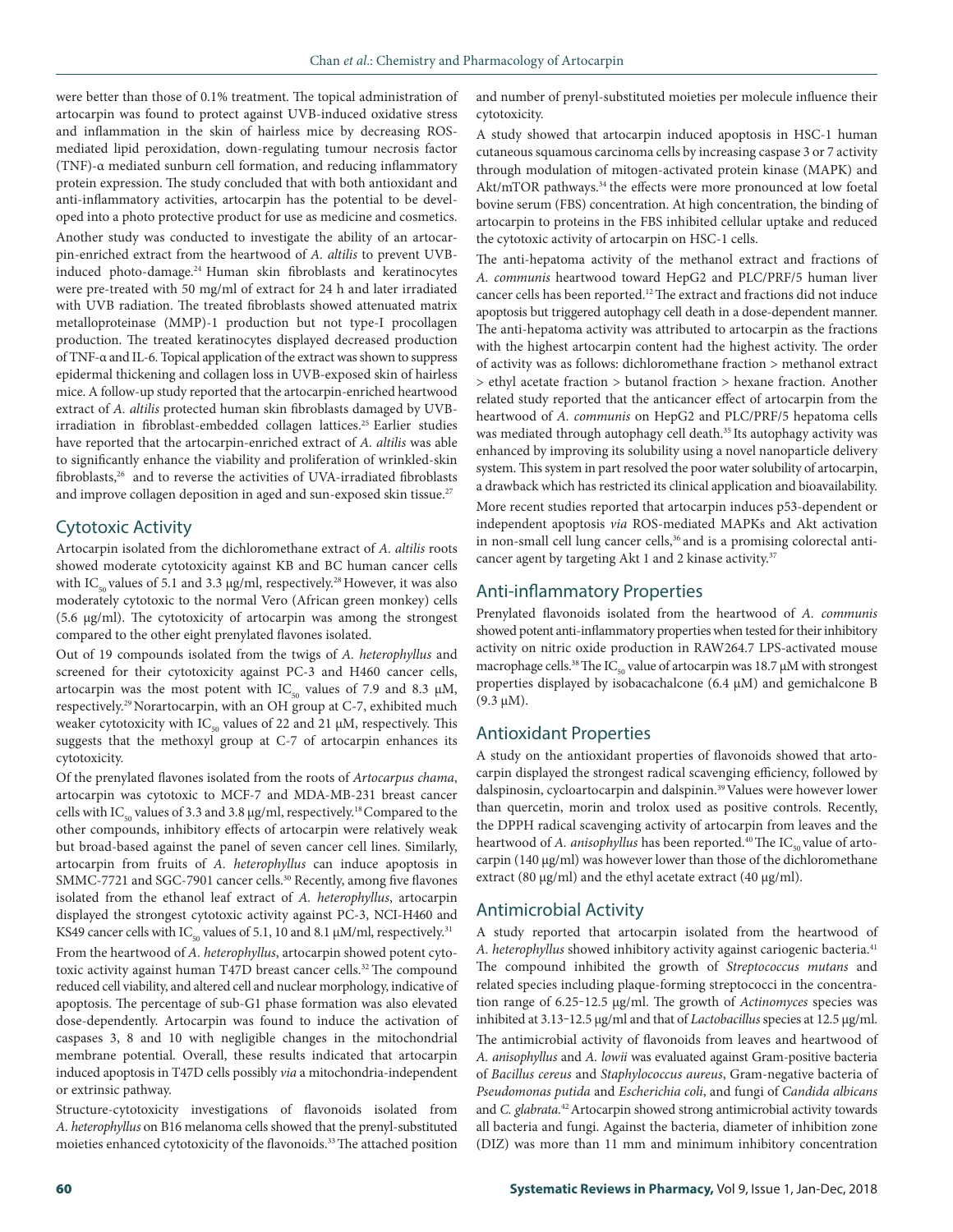(MIC) was 0.45 mg/ml. Against the fungi, DIZ was more than 9.5 mm and MIC was 1.8 mg/ml. The strong antimicrobial activity of artocarpin was attributed to the two hydroxyl groups at position C-2' and C-4', and two lipophilic isoprenyl groups at positions C-3 and C-6.

Artocarpin from the roots of *A. integer* displayed antibacterial properties.<sup>43</sup> It inhibited the growth of *Staphylococcus epidermidis*, *S. aureus* and *Propionibacterium acnes* with MIC of 4, 2 and 2 μg/ml, respectively. In another study, artocarpin inhibited methicillin-resistant *S. aureus* (MRSA) and *E. coli* (both MIC = 62.5 mg/ml), and against *Pseudomonas aeruginosa* (MIC = 250 mg/ml).44 When tested for synergistic effects with ampicillin, norfloxacin and tetracycline, results indicated that artocarpin enhanced the antimicrobial activities of the tested antibiotics against MRSA, *P. aeruginosa* and *E. coli*. Artocarpin produced synergistic effect with norfloxacin against MRSA, *P. aeruginosa* and *E. coli*. With tetracycline, synergistic effect was observed against MRSA and *P. aeruginosa*, and with ampicillin, synergistic effect was observed against MRSA.

### Antiandrogen Activity

Antiandrogen activity *via* inhibition of 5α-reductase is critical for male sexual differentiation and its deficiency may be involved in the development of prostate cancer.45 From the heartwood of *A. incisus, artocarpin* inhibited 5α-reductase (IC<sub>50</sub> = 85 μM).<sup>46</sup> Structure-activity investigations of the isolated compounds suggested that the presence of an isoprene substituent (prenyl and geranyl) would enhance 5α-reductase inhibitory effects. Although artocarpin possesses potent 5α-reductase inhibitory effect, it has to penetrate the skin to reach the androgen receptors. A technique using alginate/chitosan microparticles for targeted transfollicular delivery of artocarpin has been developed.47

### Antitubercular and Antiplasmodial Activities

Out of nine prenylated flavones isolated from the dichloromethane extract of *A. altilis* roots, artocarpin exhibited the potent antitubercular activity against *Mycobacterium tuberculosis* (MIC = 3.1 µg/ml) and antiplasmodial activity against K1 strain of *Plasmodium falciparum* (IC<sub>50</sub> = 3.0 µg/ml).<sup>28</sup> Chaplashin showed similar antitubercular activity (MIC =  $3.1 \mu$ g/ml) but stronger antiplasmodial activity was observed in morusin ( $IC_{\text{so}} = 1.9 \,\mu\text{g/ml}$ ).

### Neuraminidase Inhibition

Inhibition of neuraminidase (NA) has become an established target for the treatment of influenza. Among the flavonoids, artocarpin from Artocarpus has been reported to be a remarkable NA inhibitor.<sup>48</sup> The compound inhibited NA of oseltamivir-sensitive influenza strains (PR/8/34, Jena/5528/09 and Jena/5555/09) with IC<sub>50</sub> values of 0.18, 0.23 and 0.30 µM, respectively, and oseltamivir-resistant strain (342/09) with IC<sub>50</sub> value of 0.55  $\mu$ M.

The NA inhibitory activity of artocarpin (180–300 nM) was ten-fold stronger than katsumadain A used as positive control. Artocarpin also inhibited the growth of *Streptococcus pneumoniae* and biofilm formation.<sup>49</sup> This rendered artocarpin a promising natural anti-influenza product as *S. pneumoniae* is a major cause of pneumonia during influenza epidemics and neuraminidase is a virulence factor of pneumococci and influenza viruses. A related study further explored the potential of using artocarpin in combination with katsumadain A as remedy for pneumonia and influenza.50 Results showed that both compounds synergistically inhibited NA, NanA, including the recombinants rNanA and rNanB. Recently, the discovery of prenylated flavonoids from the root bark of *Morus alba* (mulberry) with similar dual activity against influenza virus and *S. pneumoniae* has been reported.<sup>51</sup>

### Termiticidal Activity

Artocarpin, a major component in the heartwood extract of *A. heterophyllus*, elicited the highest termiticidal activity against both *Coptotermes formosanus* and *Reticulitermes speratus.*52 Similarly, another related study reported that artocarpin from jackfruit displayed moderate anti-feed ant activity against the cutworm *Spodoptera litura* and had lethal effects on the termite *R. speratus* at a dose of 10 μg/disc.<sup>53</sup>

### Wound Healing Activity

A study conducted showed that artocarpin promotes wound healing through multiple mechanisms.<sup>54</sup> The compound accelerates the inflammatory phase, and enhances the differentiation, proliferation and migration of fibroblasts and keratinocytes, collagen deposition, re-epithelialization, wound contraction, and angiogenesis.

### **CONCLUSION**

Artocarpin, an isoprenyl flavone, was first isolated from the root of *A. heterophyllus* (jackfruit). The compound has a molecular formula of  $C_{26}H_{28}O_6$  and a 5,7,2',4'-tetrahydroxylated structure with three benzene rings. Ring B has a 2',4'-resorcinol moiety and there is a methoxy group at C-7 of ring A. At C-3 and C-6 are the isoprenyl substituents. Besides its cosmeceutical activities of skin-whitening and photo protection, artocarpin possesses other pharmacological properties which include cytotoxic, anti-inflammatory, antioxidant, antimicrobial, antiandrogen, antitubercular, antiplasmodial, neuraminidase inhibitory, termiticidal and wound healing activities. Comparisons between artocarpin and other flavones with and without isoprenyl substituents would be interesting research in the future. Bioactivities of artocarpin and their synergies with other flavonoids (if any) would be equally exciting.

### **CONFLICT OF INTEREST**

The authors do not have any conflict of interest to declare.

### **ABBREVIATION USED**

**DIZ:** diameter of inhibition zone; **DPPH:** 2,2-diphenyl-1-picrylhydrazyl; **ERK:** extracellular signal-regulated kinase; **FBS:** foetal bovine serum; **FRC:** Forest Research Centre; **ISME:** International Society for Mangrove Ecosystems; **JNK:** c-Jun N-terminal kinase; **MAPK:** mitogen-activated protein kinase; **MIC:** minimum inhibitory concentration; **MMP:** matrix metalloproteinase; **MRSA:** methicillin-resistant *Staphylococcus aureus*; **NA:** neuraminidase; **ROS:** reactive oxygen species; **SFD:** Sabah Forestry Department; **TNF:** tumour necrosis factor; **UVA:** ultraviolet A; **UVB:**  ultraviolet B.

### **REFERENCES**

- 1. The Plant List, *Artocarpus. 2013.* Database available online at http://www.theplantlist.org/ tpl1.1/search?q=*Artocarpus* [Accessed in Oct 2017]
- 2. Hakim A. Diversity of secondary metabolites from genus *Artocarpus* (Moraceae). Nusantara Biosci. 2010;2(3):146-56.
- 3. Jagtap UB, Bapat VA. *Artocarpus*: A review of its traditional uses, phytochemistry and pharmacology. J Ethnopharmacol. 2010;129(2):142-66.
- 4. Lin CN, Lu CM, Huang PL. Flavonoids from *Artocarpus heterophyllus*. Phytochemistry. 1995;39(6):1447-51.
- 5. Lan WC, Tzeng CW, Lin CC, Yen FL, Ko HH. Prenylated flavonoids from *Artocarpus altilis*: Antioxidant activities and inhibitory effects on melanin production. Phytochemistry. 2013;89:78-88.
- 6. Kijjoa A, Cidade HM, Pinto MMM, Gonzalez MJG, Anantachoke C, Gedris TE, *et al*. Prenyl-flavonoids from *Artocarpus elasticus*. Phytochemistry*.* 1996;43(3):691-4.
- 7. Kijjoa A, Cidade HM, Gonzalez MJG, Afonso CM, Silva AMS, Herzt W. Further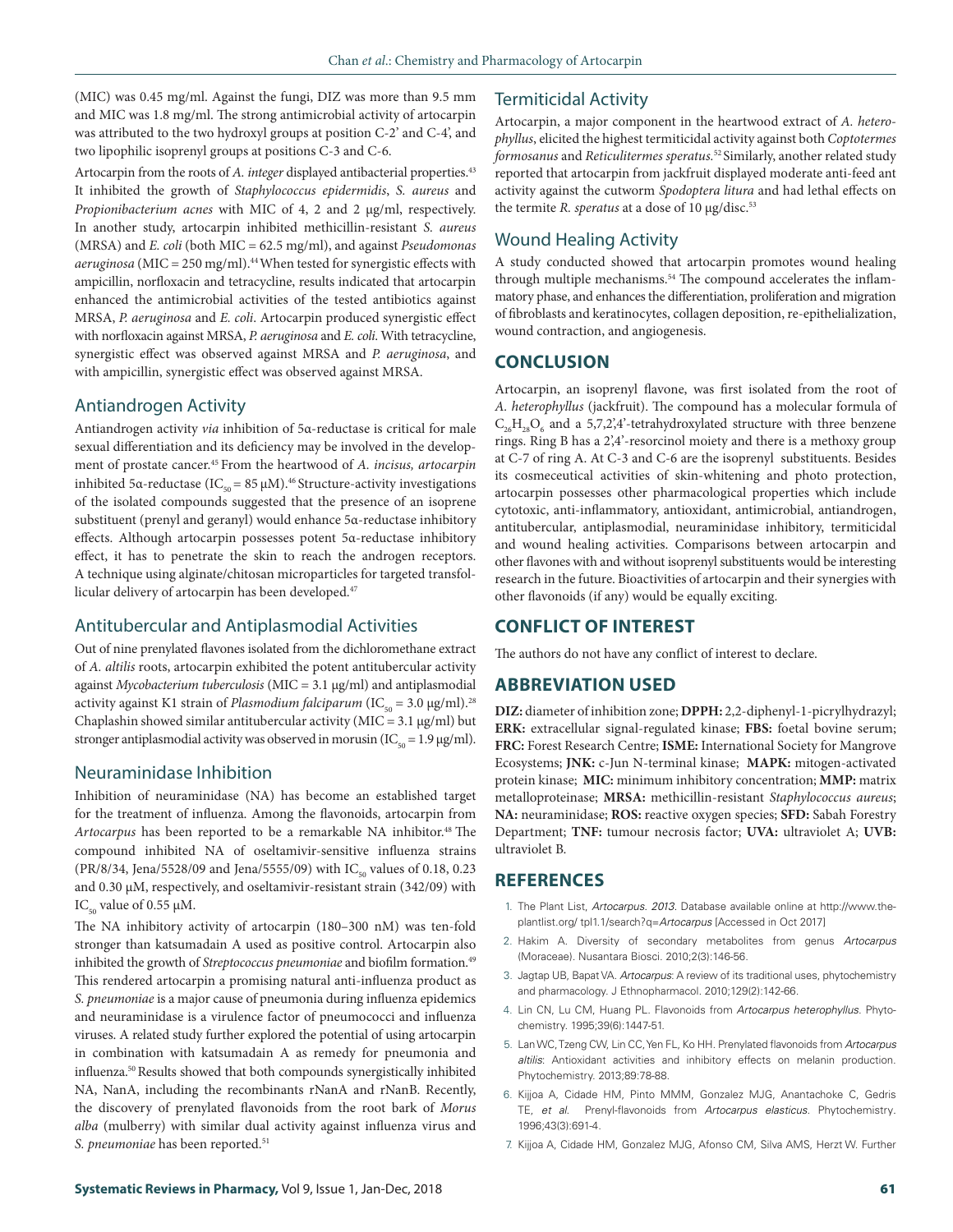prenyl-flavonoids from *Artocarpus elasticus*. Phytochemistry. 1998;47(5):875-8.

- 8. Syah YM, Juliawaty LD, Achmad SA, Hakim EH, Ghisalberti EL. Cytotoxic prenylated flavones from *Artocarpus champeden*. J Nat Med. 2006;60(4):308-12.
- 9. Arung ET, Shimizu K, Kondo R. Structure-activity relationship of prenyl-substituted polyphenols from *Artocarpus heterophyllus* as inhibitors of melanin biosynthesis in cultured melanoma cells. Chem Biodiver. 2007;4(9):2166-71.
- 10. Nomura T, Hano Y, Aida M. Isoprenoid-substituted flavonoids from *Artocarpus*  plants (Moraceae). Heterocycles. 1998;2(47):1179-205.
- 11. Donsing P, Limpeanchob N, Viyoch J. Evaluation of the effect of Thai breadfruit's heartwood extract on melanogenesis-inhibitory and antioxidation activities. J Cosmet Sci. 2008;59(1):41-58.
- 12. Tzeng CW, Yen FL, Lin LT, Lee CW, Yen MH, Tzeng WS, *et al*. Anti-hepatoma activity of *Artocarpus communis* is higher in fractions with high artocarpin content. Sci World J. 2014;8. Article ID 978525.
- 13. Septama AW, Panichayupakaranant P. Simultaneous HPLC analysis of three flavonoids in the extracts of *Artocarpus heterophyllus* heartwoods. Nat Prod. Sci. 2016;22(2):77-81.
- 14. Zhang WJ, Wu JF, Zhou PF, Wang Y, Hou AJ. Total syntheses of norartocarpin and artocarpin. Tetrahedron. 2013;69(29):5850-8.
- 15. Luangpraditkun K, Viyoch J. Potential uses of *Artocarpus altilis* heartwood extract in cosmeceuticals. Naresuan Univ J (Sci Technol). 2017;25(4):1-8.
- 16. Shimizu K, Kondo R, Sakai K, Takeda N, Nagahata T. The skin-lightening effects of artocarpin on UVB-induced pigmentation. Planta Med. 2002;68(1):79-81.
- 17. Shimizu K, Kondo R, Sakai K, Lee SH, Sato H. The inhibitory components from *Artocarpus incisus* on melanin biosynthesis. Planta Med. 1998;64(5):408-12.
- 18. Wang YH, Hou AJ, Chen L, Chen DF, Sun HD, Zhao QS, *et al*. New isoprenylated flavones, artochamins A-E, and cytotoxic principles from *Artocarpus chama*. J Nat Prod. 2004;67(5):757-61.
- 19. Mitsunaga T, Yamauchi K. Effect of quercetin derivatives on melanogenesis stimulation of melanoma cells. J Wood Sci. 2015;61(4):351-63.
- 20. Buranajaree S, Donsing P, Jeenapongsa R, Viyoch J. Depigmenting action of a nanoemulsion containing heartwood extract of *Artocarpus incisus* on UVBinduced hyper-pigmentation in C57BL/6 mice. J Cosmet Sci. 2011;62(1):1-14.
- 21. Donsing P, Viyoch J. Thai breadfruit's heartwood extract: A new approach to skin whitening. Srinakharinwirot Sci J. 2008;24(1):9-23.
- 22. Fu YT, Lee CW, Ko HH, Yen FL. Extracts of *Artocarpus communis* decrease α-melanocyte stimulating hormone-induced melanogenesis through activation of ERK and JNK signalling pathways. Sci World J. 2014;8. Article ID 724314.
- 23. Lee CW, Ko HH, Lin CC, Chai CY, Chen WT, Yen FL. Artocarpin attenuates ultraviolet B-induced skin damage in hairless mice by antioxidant and antiinflammatory effect. Food Chem Toxicol. 2013;60:123-9.
- 24. Tiraravesit N, Yakaew S, Rukchay R, Luangbudnark W, Viennet C, Humbert P, *et al*. *Artocarpus altilis* heart wood extract protects skin against UVB *in vitro*  and *in vivo*. J Ethnopharmacol. 2015;175:153-62.
- 25. Tiraravesit N, Humbert P, Robin S, Tissot M, Viennet C, Viyoch J. Artocarpin‐ enriched (Artocarpus altilis) heartwood extract protects against UVB-induced mechanical damage in dermal fibroblasts. Photochem Photobiol. 2017;93(5): 1232-9.
- 26. Viyoch J, Buranajaree S, Grandmottet F, Robin S, Binda D, Viennet C, *et al*. Evaluation of the effect of Thai breadfruit's heartwood extract on the biological functions of fibroblasts from wrinkles. J Cosmet Sci. 2010;32(6):473.
- 27. Itsarasook K, Ingkaninan K, Viyoch J. Artocarpin-enriched extract reverses collagen metabolism in UV-exposed fibroblasts. Biologia. 2014;69(7):943-51.
- 28. Boonphong S, Baramee A, Kittakoop P, Puangsombat P. Antitubercular and antiplasmodial prenylated flavones from the roots of *Artocarpus altilis*. Chiang Mai J Sci. 2007;34(3):339-44.
- 29. Di X, Wang S, Wang B, Liu Y, Yuan H, Lou H, *et al*. New phenolic compounds from the twigs of *Artocarpus heterophyllus*. Drug Discov Ther. 2013;7(1):24-8.
- 30. Yang YL, Hou AJ, Zhang HQ, Shen H, Li QS, Zhang CC, *et al*. Effects of cycloartocarpin A and artocarpin extracted from Fructus Artocarpin Heterophylli on apoptosis of SMMC-7721 and SGC-7901 cells. J Integr Med. 2010;8(1):61-6.
- 31. Wang XL, Di XX T, Shen T, Wang SQ, Wang XN. New phenolic compounds from the leaves of *Artocarpus heterophyllus*. Chin Chem Lett. 2017;28(1):37-40.
- 32. Arung ET, Wicaksono BD, Handoko YA, Kusuma IW, Shimizu K, Yulia D, *et al*. Cytotoxic effect of artocarpin on T47D cells. J Nat Med. 2010;64(4):423-9.
- 33. Arung ET, Yoshikawa K, Shimizu K, Ryuichiro K. Isoprenoid-substituted flavonoids from wood of *Artocarpus heterophyllus* on B16 melanoma cells: Cytotoxicity and structural criteria. Fitoterapia. 2010;81(2):120-3.
- 34. Hu SCS, Lin CL, Cheng HM, Chen GS, Lee CW, Yen FL. Artocarpin induces apoptosis in human cutaneous squamous cell carcinoma HSC-1 cells and its cytotoxic activity is dependent on protein-nutrient concentration. Evid-based Complement Altern Med. 2015;8. Article ID 236159.
- 35. Tzeng CW, Tzeng WS, Lin LT, Lee CW, Yen FL, Lin CC. Enhanced autophagic activity of artocarpin in human hepatocellular carcinoma cells through improving its solubility by a nanoparticle system. Phytomedicine. 2016;23(5):528-40.
- 36. Tsai MH, Liu JF, Chiang YC, Hu SC, Hsu LF, Lin YC, *et al*. Artocarpin, an isoprenyl flavonoid, induces p53-dependent or independent apoptosis *via* ROS-mediated MAPKs and Akt activation in non-small cell lung cancer cells. Oncotarget. 2017;8(17):28342.
- 37. Sun G, Zheng Z, Lee MH, Xu Y, Kang S, Dong Z, *et al*. Chemoprevention of colorectal cancer by artocarpin, a dietary phytochemical from *Artocarpus heterophyllus*. J Agric Food Chem. 2017;65(17):3474-80.
- 38. Han AR, Kang YJ, Windono T, Lee SK, Seo EK. Prenylated flavonoids from the heartwood of *Artocarpus communis* with inhibitory activity on lipopolysaccharide-induced nitric oxide production. J Nat Prod. 2006;69(4):719-21.
- 39. Rajendran M, Manisankar P, Gandhidasan R, Murugesan R. Free radicals scavenging efficiency of a few naturally occurring flavonoids: A comparative study. J Agric Food Chem. 2004;52(24):7389-94.
- 40. Abdul Lathiff SM, Jemaon N, Abdullah SA, Jamil S. Flavonoids from *Artocarpus anisophyllus* and their bioactivities. Nat Prod Commun. 2015;10(3):393-6.
- 41. Sato M, Fujiwara S, Tsuchiya H, Fujii T, Iinuma M, Tosa H, *et al*. Flavones with antibacterial activity against cariogenic bacteria. J Ethnopharmacol. 1996;54(2-3): 171-6.
- 42. Jamil S, Abdul Lathiff SM, Abdullah SA, Jemaon N, Sirat HM. Antimicrobial flavonoids from *Artocarpus anisophyllus* Miq. And *Artocarpus lowii* King. J Technol (Sci Eng). 2014;71:95-9.
- 43. Dej-Adisai S, Meechai I, Puripattanavong J, Kummee S. Antityrosinase and antimicrobial activities from Thai medicinal plants. Arch Pharm Res. 2014;37(4):473-83.
- 44. Septama AW, Panichayupakaranant P. Synergistic effect of artocarpin on antibacterial activity of some antibiotics against methicillin-resistant *Staphylococcus aureus*, *Pseudomonas aeruginosa* and *Escherichia coli*. Pharm Biol. 2016;54(4):686-91.
- 45. Hiipakka RA, Zhang HZ, Dai W, Dai Q, Liao S. Structure-activity relationships for inhibition of human 5α-reductases by polyphenols. Biochem Pharmacol. 2002;63(6):1165-76.
- 46. Shimizu K, Fukuda M, Kondo R, Sakai K, The  $5\alpha$ -reductase inhibitory components from heartwood of *Artocarpus incisus*: Structure-activity investigations. Planta Med. 2000;66(1):16-9.
- 47. Pitaksuteepong T, Somsiri A, Waranuch N. Targeted transfollicular delivery of artocarpin extract from *Artocarpus incisus* by means of microparticles. Eur J Pharm Biopharm. 2007;67(3):639-45.
- 48. Kirchmair J, Rollinger JM, Liedl KR, Seidel N, Krumbholz A, Schmidtke M. Novel neuraminidase inhibitors: Identification, biological evaluation and investigations of the binding mode. Future Med Chem. 2011;3(4):437-50.
- 49. Walther E, Richter M, Xu Z, Kramer C, Von Grafenstein S, Kirchmair J, *et al*. Anti-pneumococcal activity of neuraminidase inhibiting artocarpin. Int J Med Microbiol. 2015;305(3):289-97.
- 50. Walther E, Xu Z, Richter M, Kirchmair J, Grienke U, Rollinger JM, *et al*. Dual acting neuraminidase inhibitors open new opportunities to disrupt the lethal synergism between *Streptococcus pneumoniae* and influenza virus. Front Microbiol. 2016;7:357.
- 51. Grienke U, Richter M, Walther E, Hoffmann A, Kirchmair J, Makarov V, *et al*. Discovery of prenylated flavonoids with dual activity against influenza virus and *Streptococcus pneumoniae*. Sci Rep. 2016;6:27156.